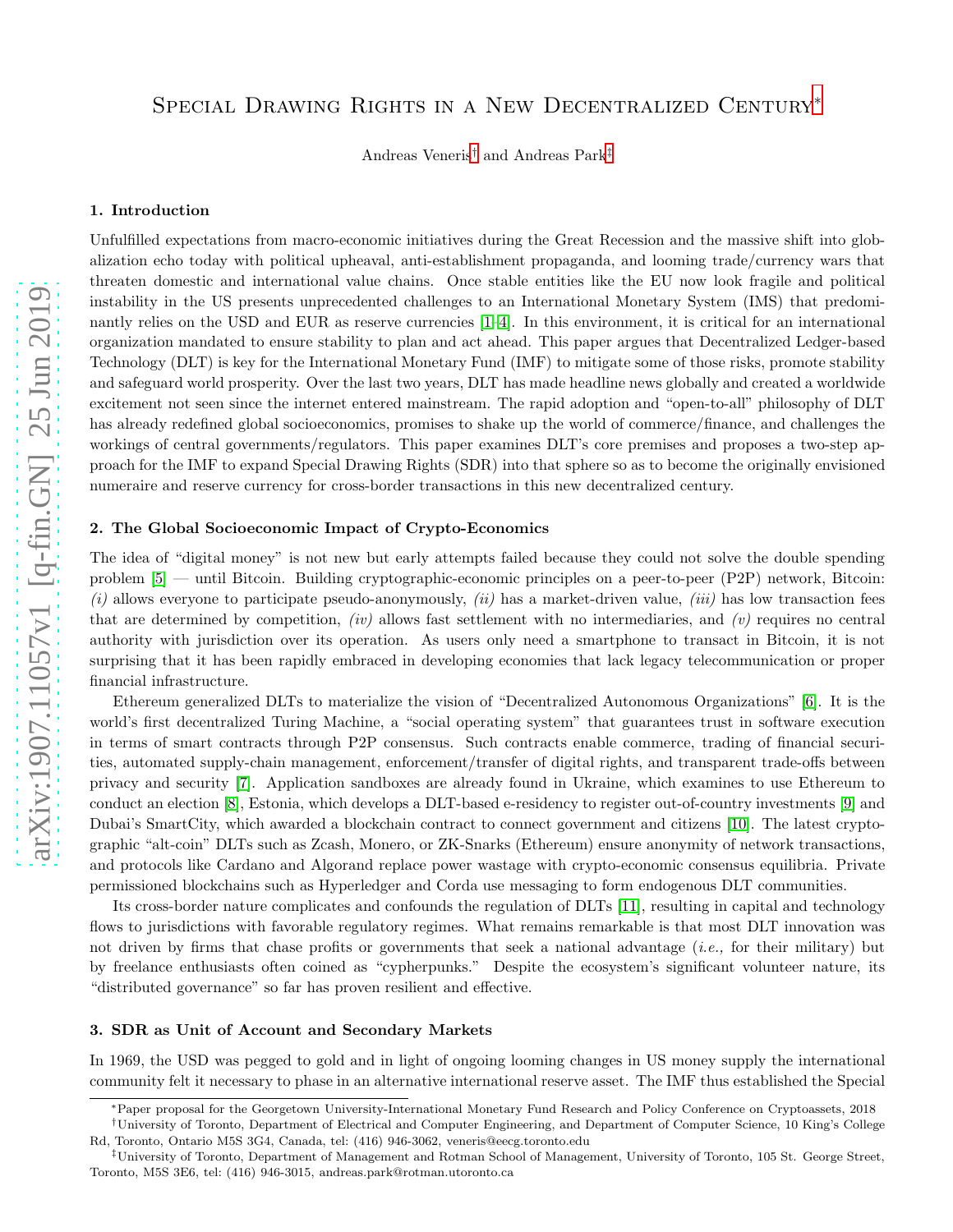Drawing Rights (SDRs) and later, as part of the Second Amendment to its Articles, the Fund members agreed that SDRs will become the principal reserve asset in the IMS.

Much has changed in international finance since the 1970s as currencies are no longer pegged to gold nor to one another. With exchange rates floating freely, the world economy has seen an unprecedented rise in trade and economic prosperity. At the same time, international trade/finance remains anchored to the USD and, to a lesser extent, the Euro, as primary reserve currencies. With this also came the Triffin dilemma, the international dependence on domestic US and EMU monetary policies. The recent decision of the US to start an international trade war to (presumably) address its domestic problems highlights once again the risk exposure of world trade and international finance to internal political shifts in reserve currency countries.

SDRs were originally intended (following the Second Amendment) as the unit of account for international settlements. An immediate advantage of the SDR's denomination as a basket of five currencies is that its *intrinsic* value depends less on a single country's political decisions allowing it to retain relative stability to any one of the currencies included in same basket. Common usage of SDRs would therefore reduce exposure to fluctuations in exchange rates and promote financial stability. For instance, since the basket expansion and US election in 2016, the brief historical data already show a convergence of SDR-to-gold pricing in the 875-925 SDR/oz range, a much tighter zone compared to that of each currency in the SDR basket against the metal. Despite this attractive characteristic and the large expansion of allocations in 2009, today SDRs are still practically irrelevant in international trade chiefly due to geopolitical and institutional reasons. Migrating SDR accounting to a permissioned DLT would promote wide adoption and help SDRs to finally fulfill their original mandate of serving as the unit of account in international settlements.

Specifically, current and future accounting of SDRs should migrate to a permissioned DLT with smart contracts [\[12\]](#page-2-9) that: *(i)* allow automated and fully transparent, passive allocation-and-redemption of SDRs based on balance of payment demands, (ii) promote the emergence of secondary private markets around SDRs (such as SDR-denominated bonds and derivatives), and *(iii)* advocate SDR's role as the unit of account for international settlements. Recent projects by the Bank of Canada (Jasper) and the Monetary Authority of Singapore (Ubin) have set successful technical sandboxes around which such a DLT-based accounting system can be built. At the same time, it is crucial that the new system is designed as forward-looking so as to ensure interoperability with existing permissionless DLTs (such as Ethereum) that can facilitate the creation of secondary private "alt-SDR" markets.

The benefits of a DLT-based SDR are multi-fold. Smart contracts are efficient mechanisms to execute international transactions with an automated 2-step conversion through an in-and-out process (e.g., Mexican Pesos to SDR to Danish Krone). By linking to an SDR platform, private businesses and the public can develop an automated, secure, and immutable ecosystem to handle and improve existing multi-layer complex exchanges that are cumbersome, slow, and excessively complex for them today with multiple single-country reserve currencies. The key feature here is the availability of the multi-denominational SDR and its stable intrinsic value, to promote usage in the public and private sector with the goal of reducing uncertainty/costs/complexities in large- and small-scale cross-border transactions.

As the acceptance of SDRs as a unit of exchange increases, there will be a natural increase of demand for SDRrelated financial instruments. As recently witnessed within the Bitcoin and Ethereum ecosystems, a plethora of innovative financial products are expected to emerge in private secondary markets such as "alt-SDR" denominated bonds, futures, or forwards. This "phased-in" gradual development of a private "alt-SDR" security market will further help to establish SDRs as a formal numeraire in daily markets, without exerting abrupt pressure on the underlying basket of currencies, the existing currency reserves, or the stability of the IMS.

Historically, "hard" currencies are often used to store value in countries that face political instability and large exchange rate/price fluctuations. In today's globalized economy, it is imaginable that people who don't have access to a stable currency or worry about currency controls resort to using a "world currency" in denominating their daily commercial interactions. Ultimately, it is imaginable –and probably desirable– that "alt-SDRs" become an easily accessible "hard" currency for eligible small businesses and individuals.

#### 4. SDR as a Currency Reserve

History indicates that a move to pragmatically establish SDRs as a reserve currency may require exorbitant political will by the IMF's voting members. This paper argues that, in absence of acute economic turbulence, a thriving private secondary market in SDR related instruments will be the *catalyst* to reach agreement. The existence of such a market may ultimately require amending the Articles of the IMF so as to allow:  $(i)$  the issuance of SDRs under currency board rules,  $(ii)$  the establishment of substitution SDR accounts of reserve assets to provide liquidity,  $(iii)$  the development of further DLT-based financial instruments to ensure operation and transparency, and  $(iv)$  a gradual transition from the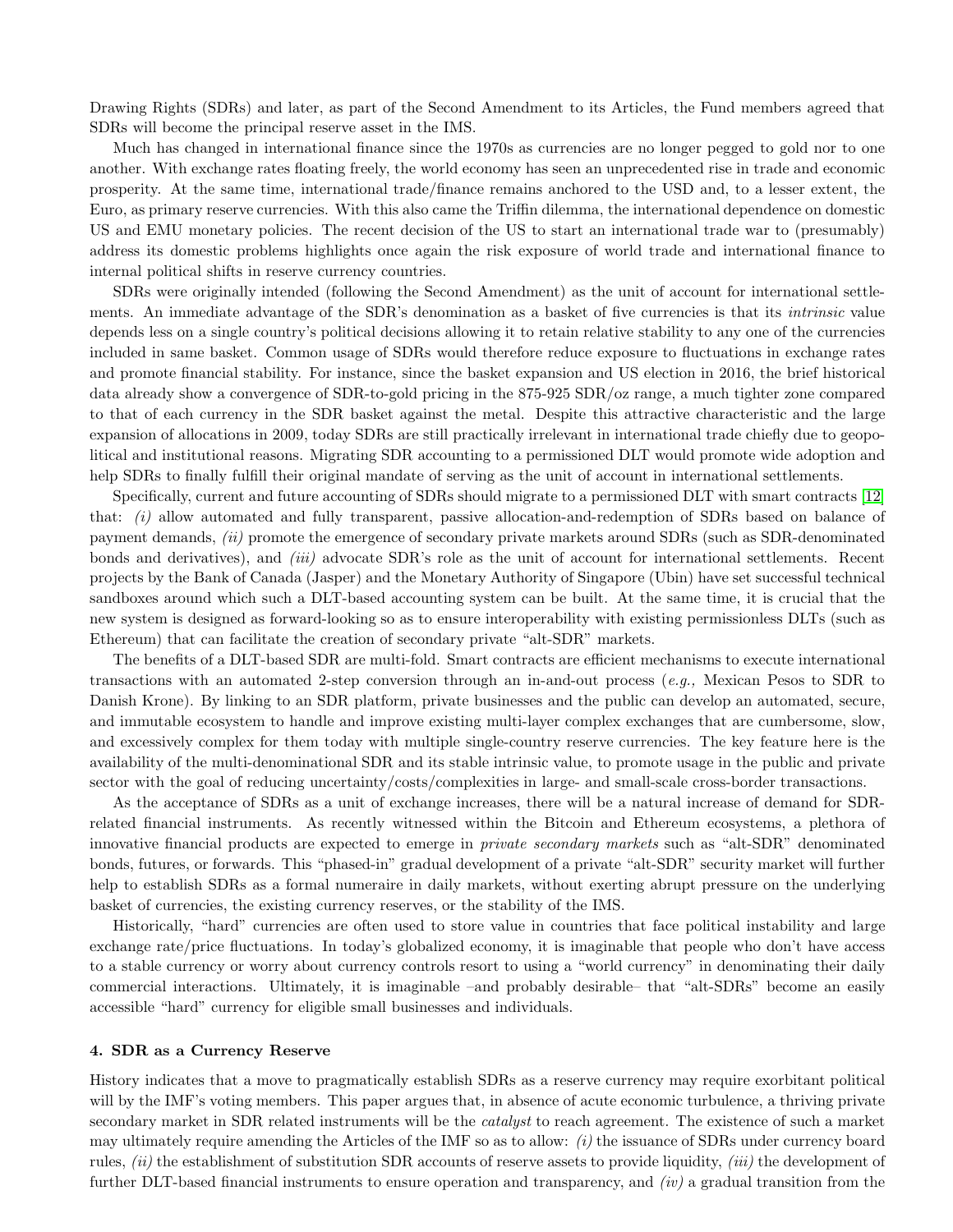current basket of currencies to a basket of common goods and commodities. The first two points have been debated extensively in the prior literature, and we touched upon the third in the context of the preceding section. Although all four assertions are admittedly intertwined, in what follows we elaborate on the last one.

The purpose of SDRs is to facilitate trade-related international transactions and so instead of tying SDR to currencies that are subject to domestic monetary policies it is imaginable to tie its intrinsic value to a basket of commonly traded goods, commodities, and services that capture real basic human needs. Such a basket should include metals, oil, and natural gas, all of which have shown to already correlate well with present-day SDRs' value. It should also contain standardized agricultural products such as wheat, corn, and soybeans. Finally, similar priority should be given in pricing metrics such as a water cost index [\[13\]](#page-2-10), carbon emissions and generation/use of renewable energy. Because human needs change only slowly over longer time horizons when compared to currency exchange rates, such anchoring is expected to create more stability yet respect global growth and promote prosperity. Blockchain technology can ensure that money supply is transparent; moreover, all basket ingredients themselves would likely be tradable on financial markets as tokens, ensuring arbitrage-free pricing, and existing central bank currencies would float freely against the SDR. The pegged basket of goods will become the new "gold" standard, but without its shortcomings as it represents tangible modern human needs, and adheres to global agreed-upon constraints and requirements.

### 5. Conclusion

The evolution of premissionless DLT platforms such blockchain technology offers domestic and international monetary policy two choices: (1) disregard, regulate, and contain it so to maintain status quo, or (2) understand its intricacies and adapt existing practices [\[14\]](#page-2-11). The thesis of this paper is that macro-economic and political attitudes today place IMF at a central position to enhance SDR in a two-step process within a permissioned and permissionless DLT framework, shifting it closer to reserve currency status. Looking back at market charts of the music industry in the past 20 years indeed confirms that mishandling P2P innovation may backfire; only those who adapt lead the opportunity [\[15\]](#page-2-12).

# <span id="page-2-0"></span>References

- [1] Warren Coats. What's wrong with the international monetary system, April 20, 2017.
- [2] International Monetary Fund. IMF policy paper: Considerations on the role of the SDR, April 2018.
- <span id="page-2-1"></span>[3] Judy Shelton. The case for a new international monetary system, Spring/Summer 2018.
- <span id="page-2-2"></span>[4] Zhou Xiaochuan. Reform the international monetary system, March 23, 2009.
- <span id="page-2-3"></span>[5] DigiCash. https://en.wikipedia.org/wiki/DigiCash.
- [6] Nick Szabo. Formalizing and securing relationships on public networks, http://www.fon.hum.uva.nl/rob/courses/informationinspeech/cdrom/literature/ lotwinterschool2006/szabo.best.vwh.net/formalize.html, 1999.
- <span id="page-2-5"></span><span id="page-2-4"></span>[7] Phillip Rogaway. The moral character of cryptographic work, asiacrypt 2015, March 2016.
- <span id="page-2-6"></span>[8] http://www.nasdaq.com/article/ukraine-government-plans-to-trial-ethereum-blockchain-based-election-platformcm585001, November 5, 2017.
- <span id="page-2-7"></span>[9] C. Sullivan and E. Burger. E-residency and blockchain, ScienceDirect, Elsevier, Vo. 33, No. 4, 8/17, pp. 470-481.
- <span id="page-2-8"></span>[10] Smart Dubai. https://smartdubai.ae/en/Media/Lists/Stories/DispForm.aspx?ID=85, November 5, 2017.
- [11] Stéphane Blemus. Law and blockchain: A legal perspective on current regulatory trends worldwide, *December* 11, 2017.
- <span id="page-2-10"></span><span id="page-2-9"></span>[12] Ian Grigg. The Ricardian contract, IEEE international workshop on electronic contracting, pages 25-31, 2004.
- <span id="page-2-11"></span>[13] IBM. Water cost index, https://researcher.watson.ibm.com/researcher/view group subpage.php?id=5091.
- <span id="page-2-12"></span>[14] Christine Lagarde. Central banking and FinTech: A brave new world?, September 29, 2017.
- [15] International Federation of the Phonographic Industry. Global Music Report, http://www.ifpi.org/downloads/GMR2017.pdf, 2017.